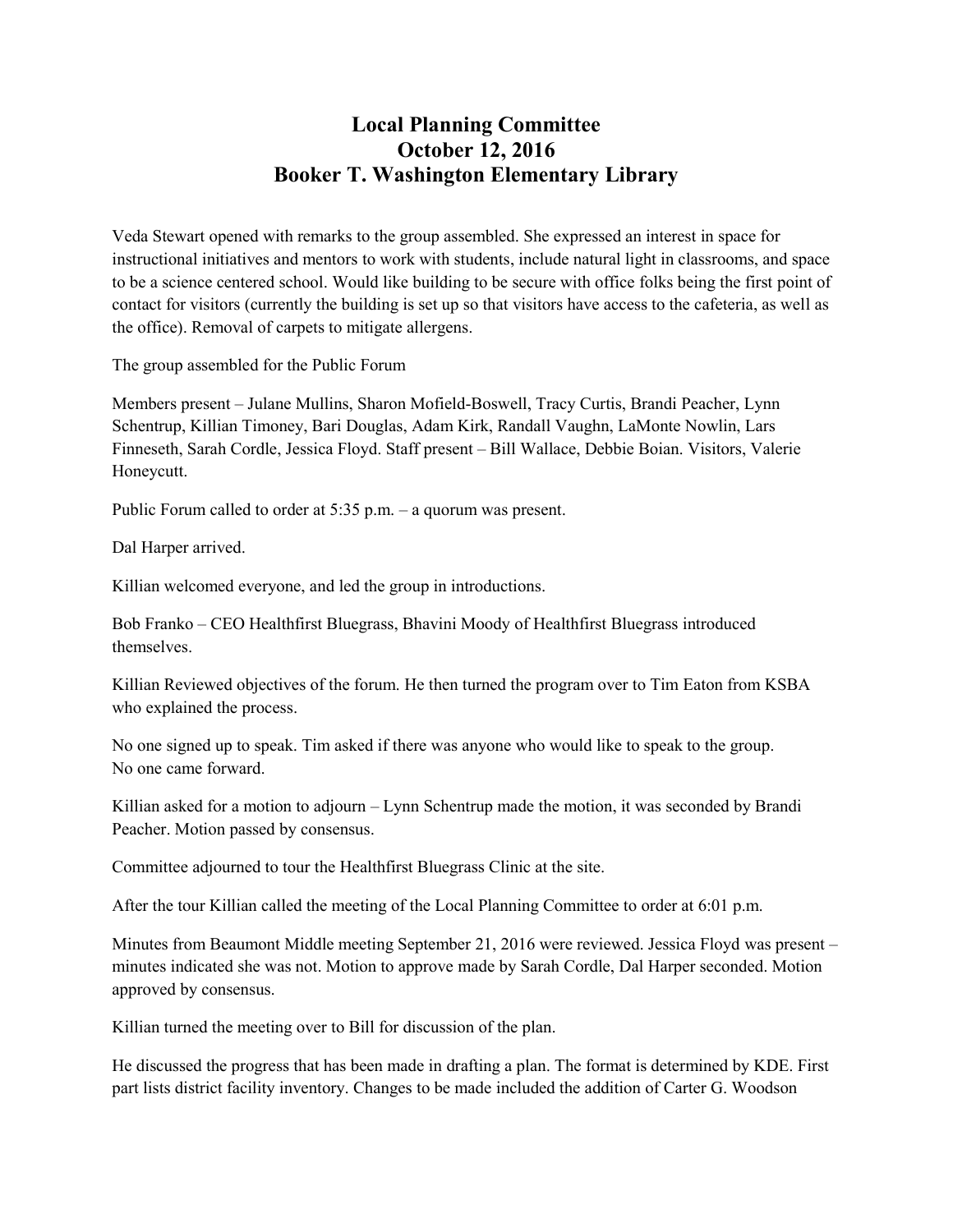Academy. Items under high school centers that need to be revised – Newcomers Academy, the high school currently under construction, STEAM Academy at Johnson Elementary, the Learning Center moved to Booker T. Washington Intermediate building. He noted that the middle school portion did not get changes, elementary school portion had addition of Coventry Oak and Garrett Morgan, rest of the plan gets revised in whatever priority order the group feels would be appropriate.

Currently as the plan is drafted STEAM, a new Middle School and a new Elementary will be the first three projects. Pre-school center was removed. There are currently no 1 b. projects, but 1 c. eliminated projects that have been completed.

All other projects moved up the list. There are 2 items that are carry overs from previous plan = new elementary school, additions to Locust Trace in section 2.

Under capital construction priorities after schools are completed (Category 4), are 4 management support areas. IAKSS renovation at the top, bus garage at Liberty Rd., and Miles Point parking acquisition, Joe G. White and maintenance building. After that is discretionary projects identified as district need (Category 5) includes renovations issues which KDE categorizes separately from 1.c projects. Includes auxiliary gyms and title IX modifications – because they are athletic projects restricted funds cannot be spent on those projects.

The preliminary plan was submitted to KDE, several comments were sent back that had to do with adding classrooms at Henry Clay and Dunbar. They raised questions about the total capacity of high schools in terms of classrooms. With the addition of the other academies and at Locust Trace, will capacity be added over current need? We will need to get justification from Steve Hill for those projects.

Other comment – if we were going to add classrooms at PLD and Henry Clay, do we also want to expand cafeteria and media center? Those would be difficult to enlarge, may be able to add a second floor and add classroom space; then we'd place a media center on the outside of the building. That would take a bit of study. New high school has smaller media center and distributed media services.

Bill had not acted on the projects that were generated last week.

Question – *When you say media center is that traditionally just the library or does that include a separate area for computers? Is that all inclusive or just the library?* What we have done in the elementary schools, there is a set media center square footage, but computer labs are added at the rate of 900 sq. ft. per computer labs, we have been putting computer labs into the elementary schools and attaching those to the media centers so that they could be added as a cross use space.

At a high school what we are doing is a much smaller central media center and in each of five classroom wings we have an area devoted to media services, and a student activity area that is multi-purpose. Could be used as activity areas, a study space, space for more than one classroom to meet. A place outside the classroom for students to collaborate on projects and they can also have access to media materials.

*Will KDE update the numbers in terms of cost?* KDE uses R. S. Means as a guide which is a national cost estimator. KDE uses those numbers to update the costs of the facility based on their regulatory square footage numbers. We are finding that their numbers are not necessarily accurate for our location here and our numbers do not always line up.